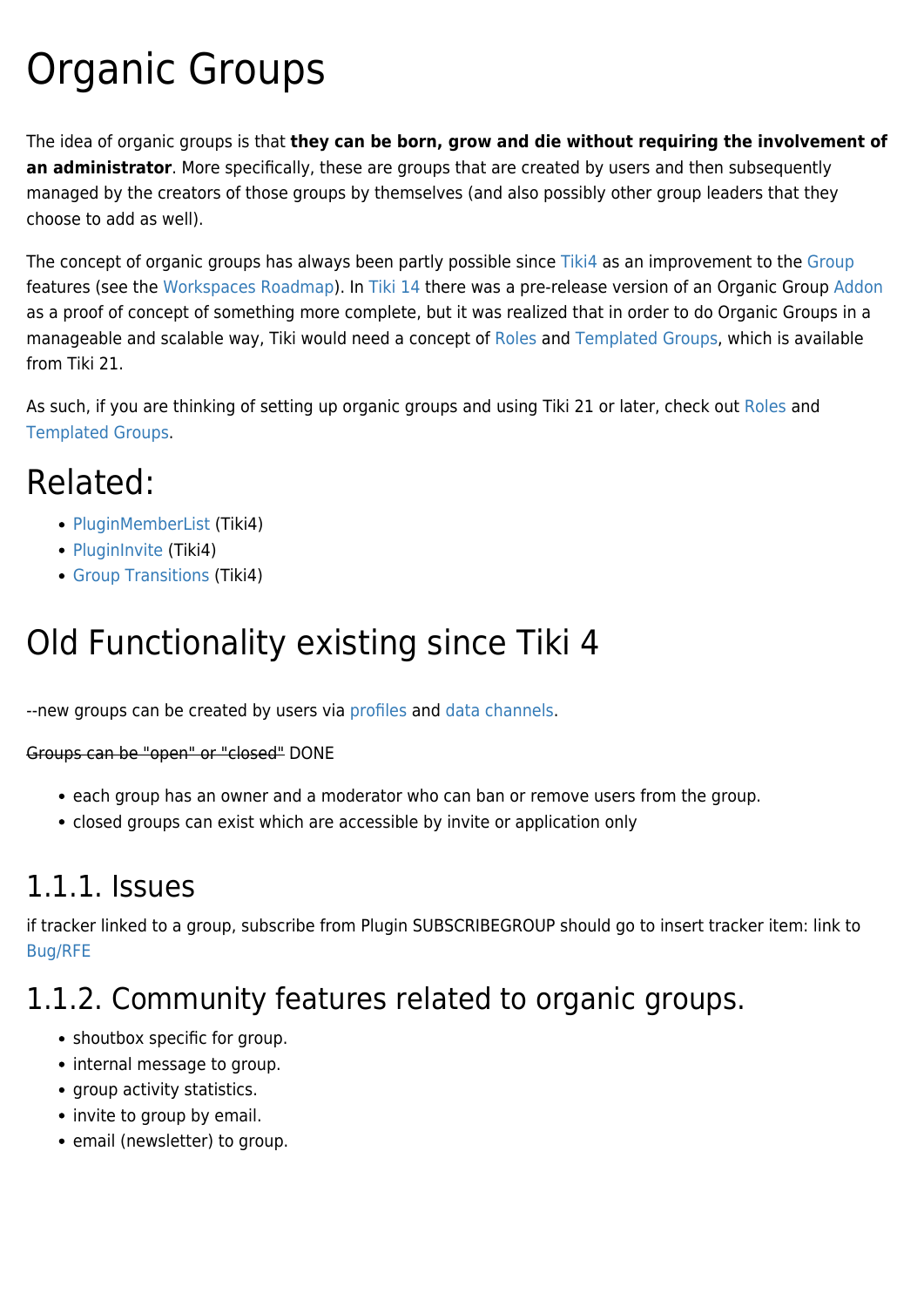#### 1.1.3. Group Security details

All groups have 1 "owner" and >1 "moderators" owners can:

- transfer owner to other moderator
- create/remove moderators
- disband group with "remove" or "make public" option for group objects.

Moderators can:

- add or remove objects from group
- assing view or edit permissions to members.
- invite, approve and remove members.

#### 1.1.4. To setup an Organic Group

1. Go to Admin>Admin Home>Profiles. Click on the "Advanced" tab. Create the data channel here. There are four parts to completing the data channel. For more information, go to the [Data Channel](https://doc.tiki.org/Data%20Channel) page. In the example below, the Data Channel is called "test".

2. The next step is to create two wiki pages. One page will contain the YAML, the other page will contain the Data Channel. For now, just create the blank pages. Let's call them "Groups" for the YAML and "Data Channel".

3. Edit the "Groups" page. Insert the following:

```
YAML
mappings:
 DummyGroupName: $profilerequest:groupname$Default name$
permissions:
  DummyGroupName:
   description: $profilerequest:groupdesc$Default description$
   include: [ Registered ]
```
More detailed examples of the code can be found on the [Permission Mangement](http://profiles.tiki.org/Permission+Management) page in the profiles section.

Save this page.

4. Edit the "Data Channel" page. Insert the following:

```
{DATACHANNEL(channel=test)}
groupname, Name your Group
groupdesc, Describe your Group
{DATACHANNEL}
```